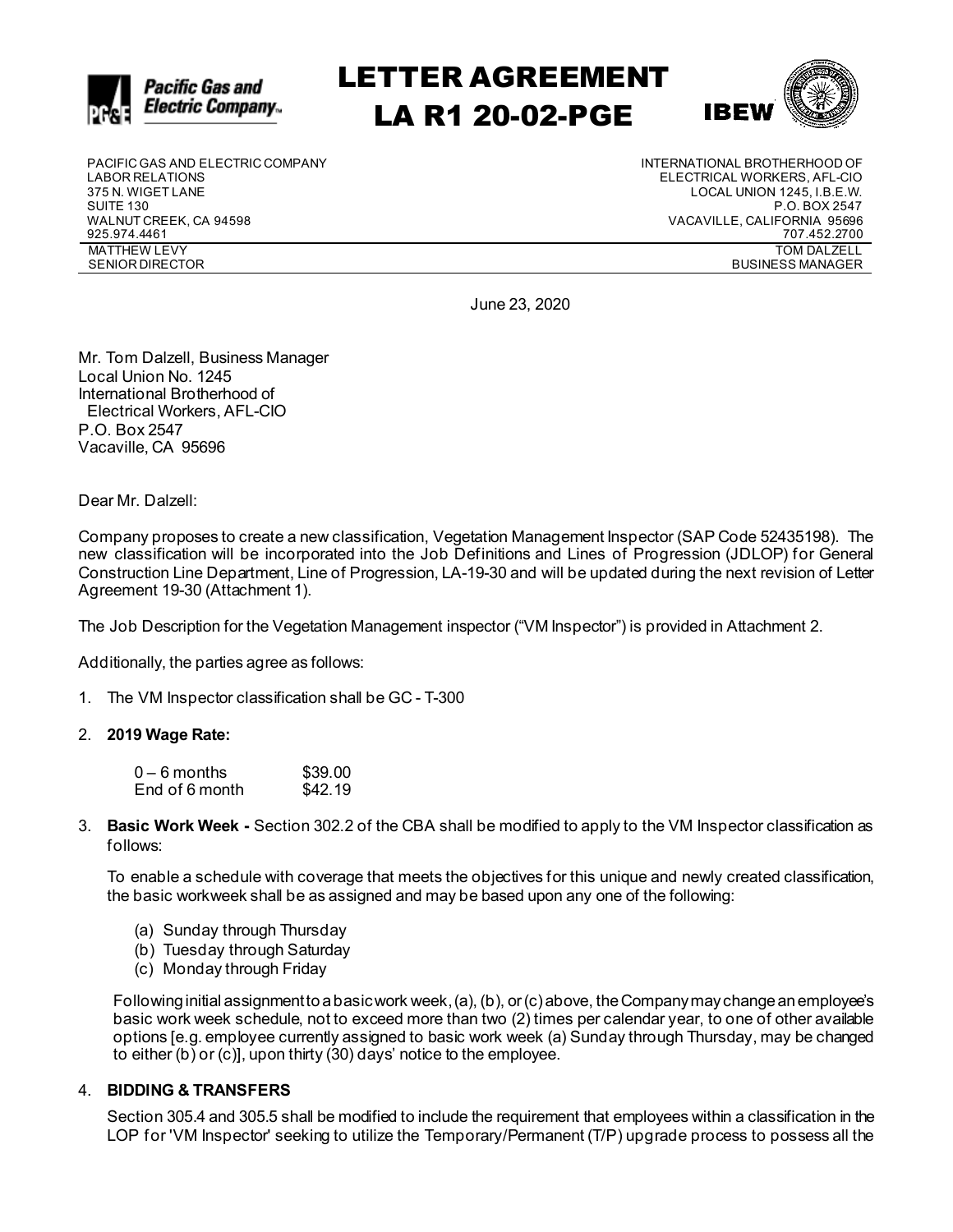required minimum qualifications, including successful completion of testing requirements, prior to the request for T/P Sheet being placed on file.

Section 305.7 shall be modified and/or clarified to provide that employees must meet all of the minimum qualifications, including successful completion of position minimum qualification testing requirements. Upon placing a bid on file, employees must have applicable test request(s) on file prior to a vacancy's control date to be considered an eligible bidder to VM Inspector vacancies. Employees must successfully pass those minimum qualification tests prior to being offered the vacancy and successfully pass the Post Offer Physical Assessment prior to being released to a VM Inspector vacancy.

The VM Inspector will have bidding and transfer rights to Appr Lineman (50449467), Appr Cable Splicer – GC (51754496), and Miscellaneous Equipment Operator – Not Gas (50253878); however, Utility Worker (50010223) will have priority consideration to such promotions/vacancies prior to VM Inspector.

5. **Promotion/Demotion Geographic Area ('Promo/Demo") –** The Promo/Demo geographic area for this LOP shall be the same as the area set forth in Exhibit II, of the CBA, for Line Construction.

#### **LINE CONSTRUCTION**

- 1) Humboldt, North Bay and San Francisco Divisions.
- 2) Shasta, De Sabla, Colgate, Drum and Sacramento.
- 3) San Joaquin and Stockton
- 4) San Jose and Coast Valleys
- 5) Paint Section: Humboldt, North Bay, San Francisco, Drum, Sacramento, Shasta, De Sabla,
- Stockton, Colgate, and East Bay
- 6) Paint Section: Coast Valleys, San Jose, and San Joaquin
- 7) East Bay
- 8) Tower Construction

#### 6. **CONTRACTING**

The parties recognize that peak work is best accomplished with hiring hall employees or contracting. The Company will give preference to use of hiring hall resources if there are qualified and competent available resources. If hiring hall is not an available option, the Company will pursue the use of qualified and competent contractors that are signatory to IBEW 1245. The Company may contract work (1) when needed specialized skills or specialized equipment are not available (2) when peak workloads require a temporary increase in the Company's forces with subsequent lay-off of such additional forces; (3) vegetation resource contracting (such as work normally performed by inspectors) to provide ongoing employment for contractors to facilitate availability for support needs.

#### 7. **Incumbent GC Gas Employees**

The five (5) incumbent Gas department, GC employees (listed on Attachment 3), currently performing vegetation management inspection work, will be considered qualified and eligible to continue to perform the work of the VM Inspector and retain their current classification and wage rate.

#### 8. **DMV PULL**

- A. All employees are required to have and maintain a Valid Class C Driver's License.
- B. All employees will be required to participate in the Company's DMV pull notice program to validate employee's valid California driver's license, when the job description requires it.

#### 9. **Training Requirements:**

- A. Within one-month of assignment to the Vegetation Management Inspector classification all employees must successfully complete assigned training; which includes but is not limited to the following:
	- 911 Standby training
	- Obtain Working knowledge of QA/QC
	- Computer training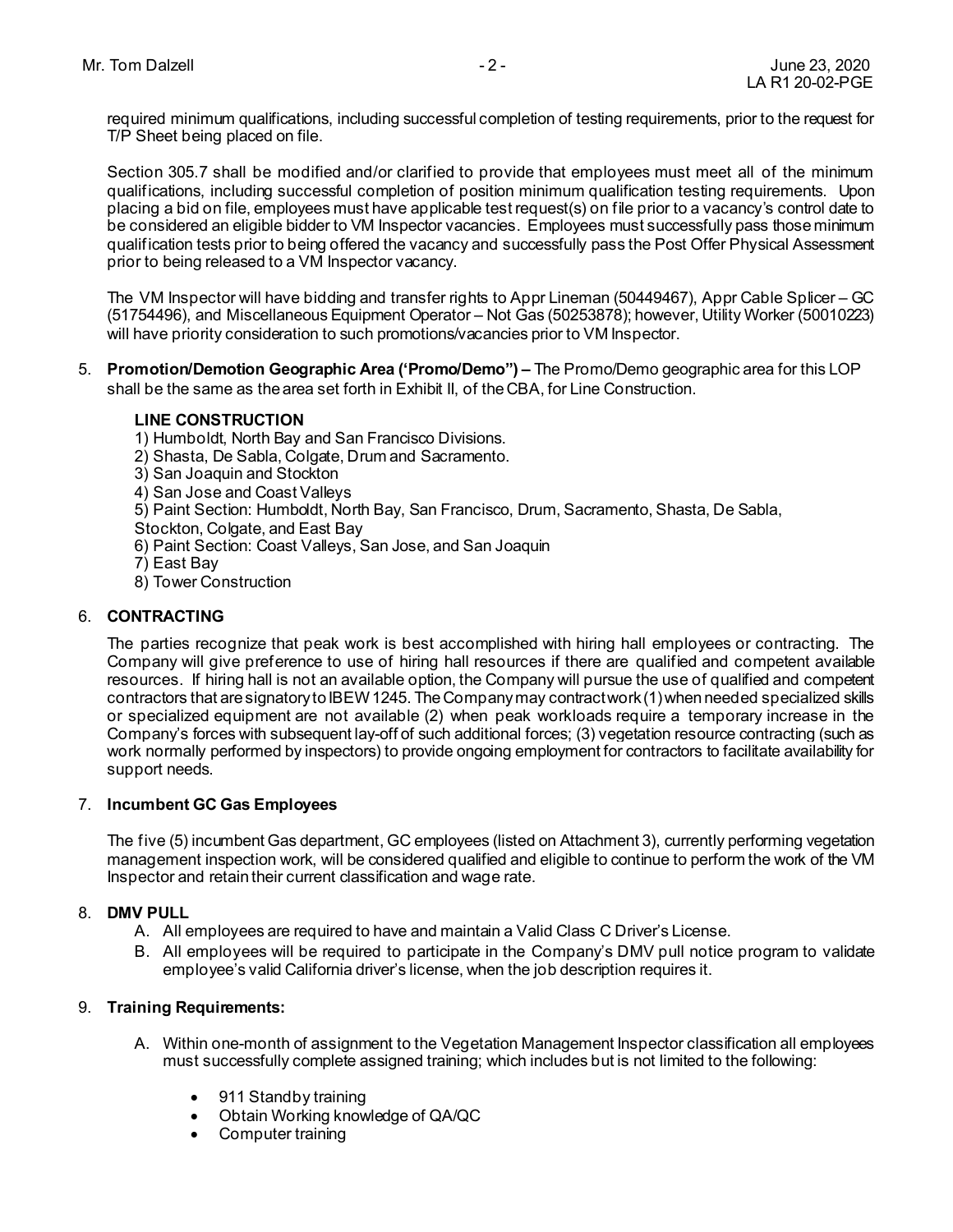- B. Within six-months of assignment to the Vegetation Management Inspector classification all employees must successfully complete the following:
	- OSHA 30-hour construction safety overview

Employees will be provided the opportunity, at Company cost, up to two attempts to obtain the above certification as follows:

- i. Such retest attempt(s) shall be made and taken within the six-month of eligibility requirement with reasonable flexibility allowed for training and testing windows.
- ii. In the event the employee is unsuccessful after two attempts and does not possess or maintain the required OSHA qualification, the employee will be subject to the release pursuant to Title 106.5(b)(1) or demotion under the provisions of Title 306.
- C. Within six-months of test eligibility, with reasonable flexibility allowed for testing windows, all employees must successfully complete the following:
	- Certified Tree Safety Professional (CTSP)

Employees will be provided the opportunity, at Company cost, up to two attempts to obtain the above certification as follows:

- iii. Such retest attempt(s) shall be made and taken within the six-month of eligibility requirement with reasonable flexibility allowed for training and testing windows.
- iv. In the event the employee is unsuccessful after two attempts and does not possess or maintain the required CTSP qualification, the employee will be subject to the release pursuant to Title 106.5(b)(1) or demotion under the provisions of Title 306.
- D. Additional training and/or testing Requirements as agreed upon by the Oversight Committee

#### 10. **Overview Committee**

The Company and Union shall each appoint three members to be part of an Oversight Committee. The Oversite Committee will review and attempt to resolve any issues that may arise regarding this Letter of Agreement within the first twelve (12) months. Issues that the Oversight Committee cannot resolve will be subject to the party's grievance procedure Subsection 102.3(a)(2) timelines will be waived for the period of time the parties are working to resolve the issue, not to exceed the six (6) month period. Following the initial twelve (12) months, the Oversight Committee may meet thereafter as the parties jointly agree.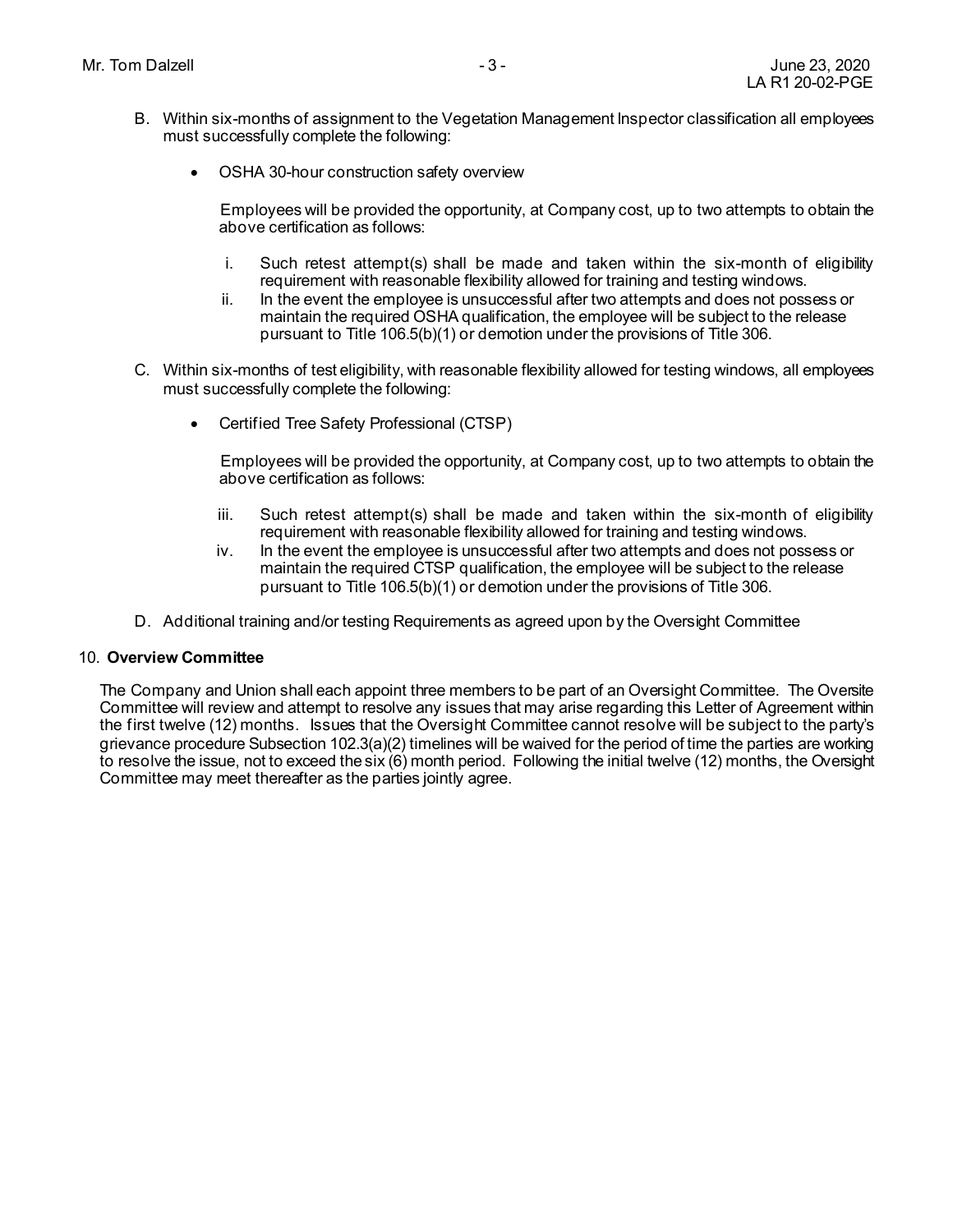If you agree, please so indicate in the space provided below and return one executed copy of this letter to the Company.

Very truly yours,

#### PACIFIC GAS AND ELECTRIC COMPANY

Who Ley

 $By:$ 

Matthew Levy Senior Director

The Union is in agreement.

LOCAL UNION NO. 1245, INTERNATIONAL BROT[HERHOOD OF ELECTRIC](https://ibew1245.na2.documents.adobe.com/verifier?tx=CBJCHBCAABAAAFp9veCVwlFgG4y8a_XLIEvp4Ok0v2Jw)AL WORKERS, AFL-CIO

Ton Dakell  ${ }$ 

, 2020 By: {{Dte\_es\_:Signer:date}} Jun 25, 2020

> Tom Dalzell Business Manager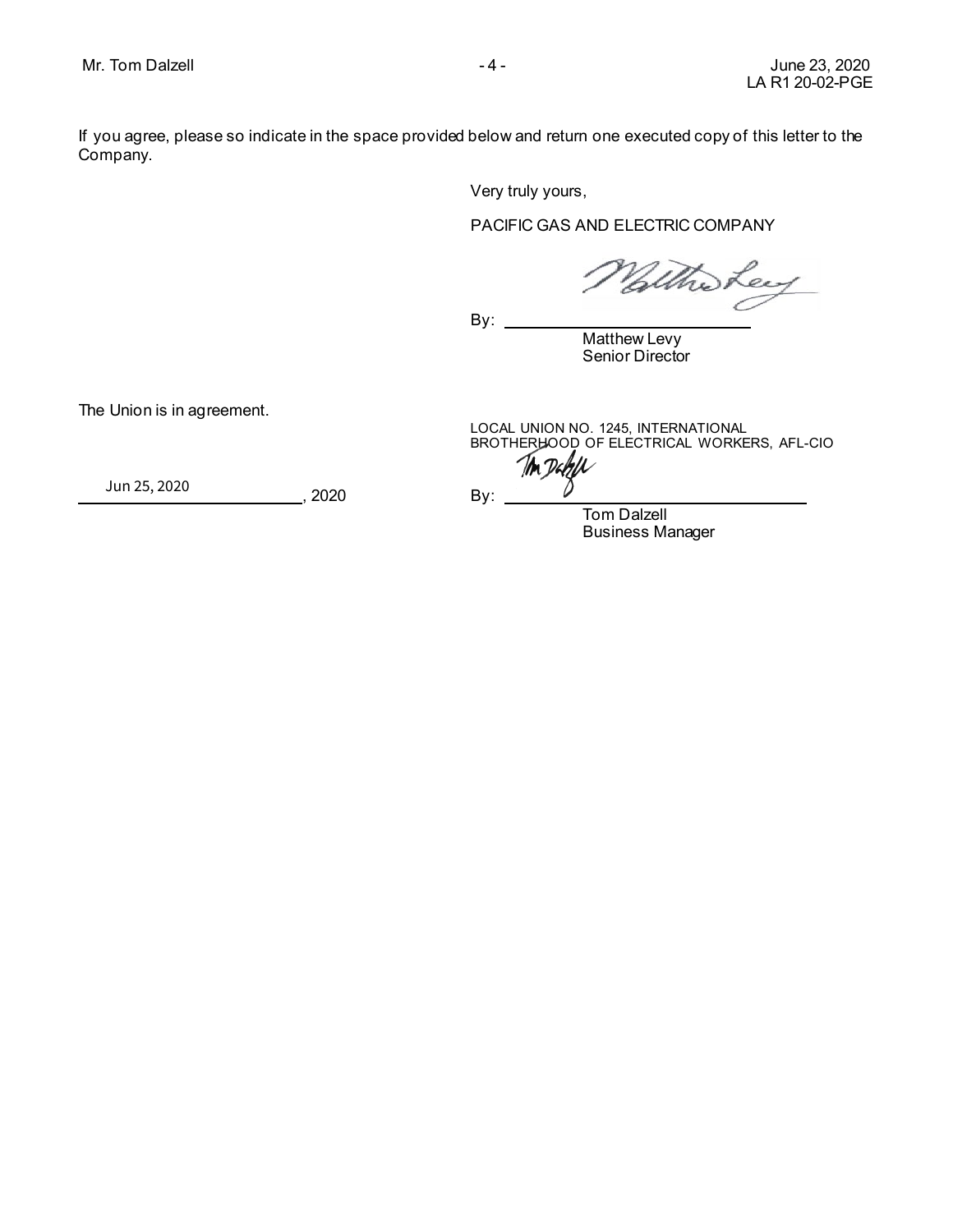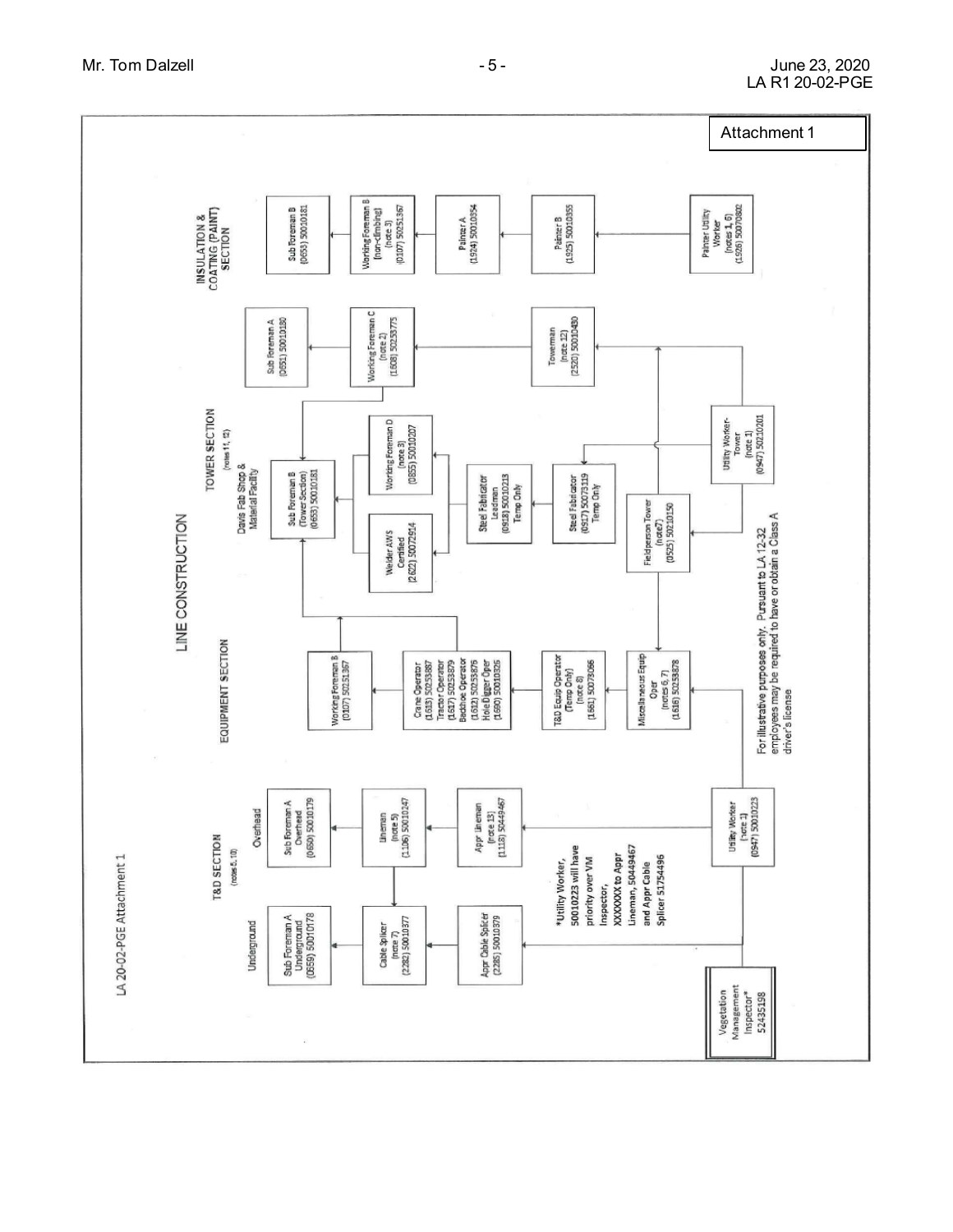## **JOB DESCRIPTION**

### *Vegetation Management Inspector (SAP code 52435198)*

Performs direct oversight of Vegetation Management work conducted on Electric Distribution or Transmission systems. Responsibilities include overseeing field safety, work quality, customer relations, public safety, permit compliance, and Contractor performance. Job duties are outlined below:

- Supports oversight of vegetation projects, including field operations such as tree assessment, tree trimming, and other work as required.
- Supports the compliance with vegetation management program scope, contract adherence, and PG&E standards and specifications over the entire PG&E service territory.
- Participates in Contractor safety and tailboard meetings to ensure crews follow Company and regulatory (e.g. OSHA) safety, standards and work procedures. Vegetation Management Inspectors are authorized and expected to suspend Contractor work when necessary.
- Acts as a customer relations representative on behalf of PG&E.
- On site supports the coordination between Contractors, Communities, Agencies, First Responders, and all other PG&E workgroups & stakeholders that may be involved in the successful completion of the vegetation project.
- Liaison to the Contractors to resolve obstacles to the completion of the work in a safe, cost effective, efficient, timely, and productive manner, such as managing time and expenses (T&E) in the field, in order to minimize rework and drive quality.
- Maintains personnel stay focused on the assigned job and the appropriate equipment is used. May approve scheduling and scope changes in the field with PG&E management and Contractors as required.
- Encourages public, contractor, and employee safety on site at all times by promoting positive leadership, positive safety culture, good catches, exhibiting an absolute commitment to safety for self and others, and by ensuring all applicable safety rules, regulations and standards are followed. Performs and documents Safety Observations and Good Catches.
- Ensures compliance with all applicable regulations which may include, but are not limited to: Annual permits, Encroachment permits, Traffic Control Plans, railroad permits, Caltrans permits, and environmental protection measures as documented on Environmental Release to Construction.
- Proficient in electronic devices and documentation proficiency. As assigned, completes electronic and paper-based documentation and reporting.
- Required to maintain a Class C driver's license.
- Required to participate in the Employer Pull Notice Program (EPN) with DMV.

## **MINIMUM QUALIFICATIONS:**

### **Required (Pre-Placement into VM Inspector):**

- Valid Class C Driver's License with no major incidents
- Proficient in English. Proficiency in Spanish is desired
- High School diploma or GED
- Computer Skills Assessment MS Word and Excel
- Employment tests/assessments as determined by the company, which may include the following:
	- o Physical Test Battery
	- o Industrial Skills Test
	- o Vegetation Management safety & technical knowledge and competency assessment
	- o Post-Offer Physical Assessment
	- $\circ$  or other new tests deemed appropriate by the oversight committee.
- Must meet one of the experience requirements below:
	- $\circ$  Five (5) years of experience as a tree crew climber/tree crew foreman with at least two (2) years of line clearance certification **OR**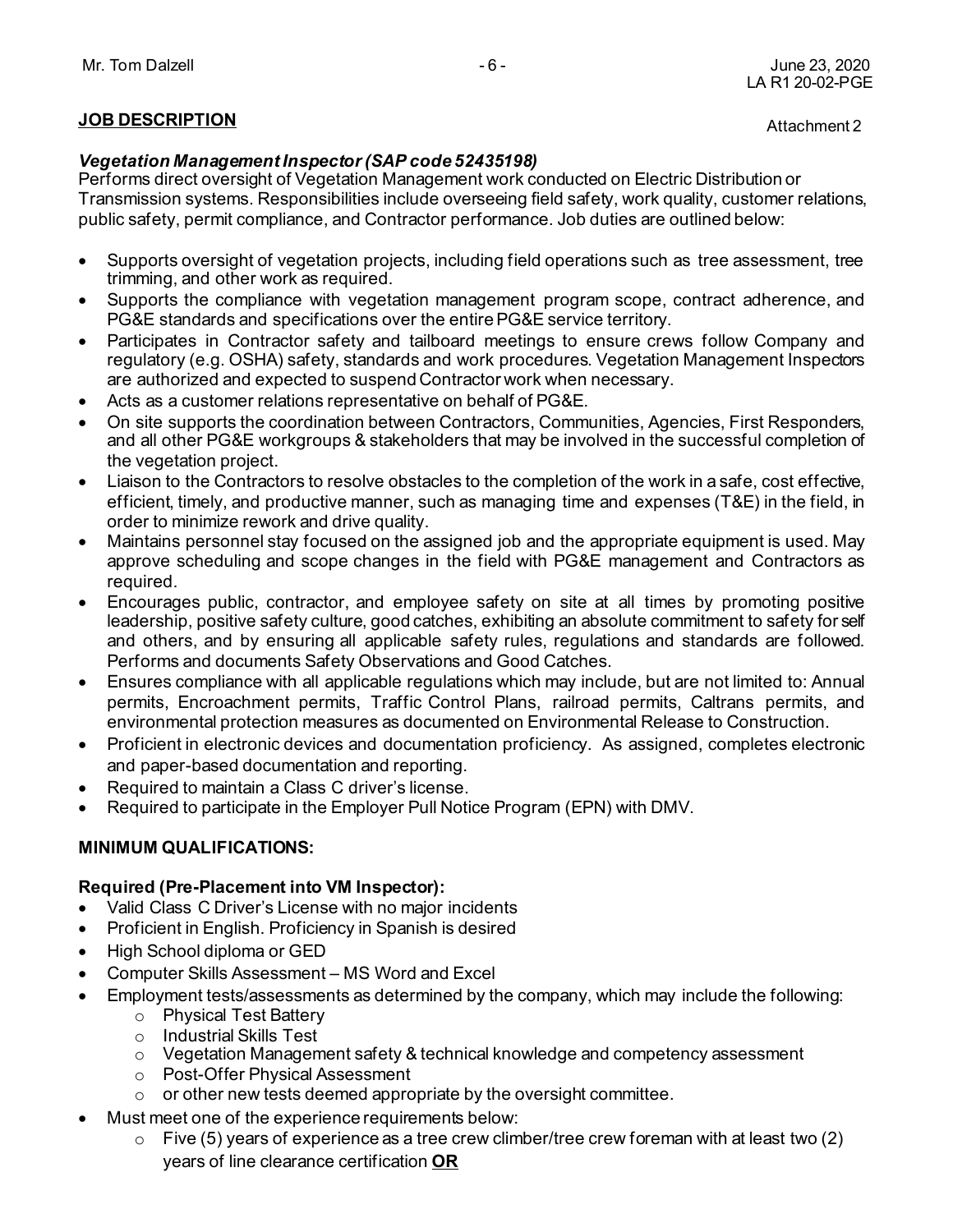- o Five (5) years of experience as a Vegetation Management Pre-Inspector and Certified Arborist **OR**
- o Five (5) years of experience as a Registered Professional Forester **OR**
- $\circ$  Five (5) years of experience as a Utility Inspector or higher classification with at least one (1) year of vegetation management experience **OR**
- o Four (4) years of Military Service with honorable discharge and at least one (1) year additional year of vegetation management inspection experience

### **Must Successfully Complete all Training (Post Placement into VM Inspector - such as those noted below):**

- OSHA 30-hour construction safety overview (Must be completed within six months of start date)
- Certified Tree Safety Professional (CTSP) (Must be completed within six months of test eligibility)
- 911 Standby training (Must be completed within one month of start date)
- Working knowledge of QA/QC (Must be completed within one month of start date)
- Computer training (e.g. completion of forms, uploading of documents, accessing GIS) (Must complete within one month of start date)